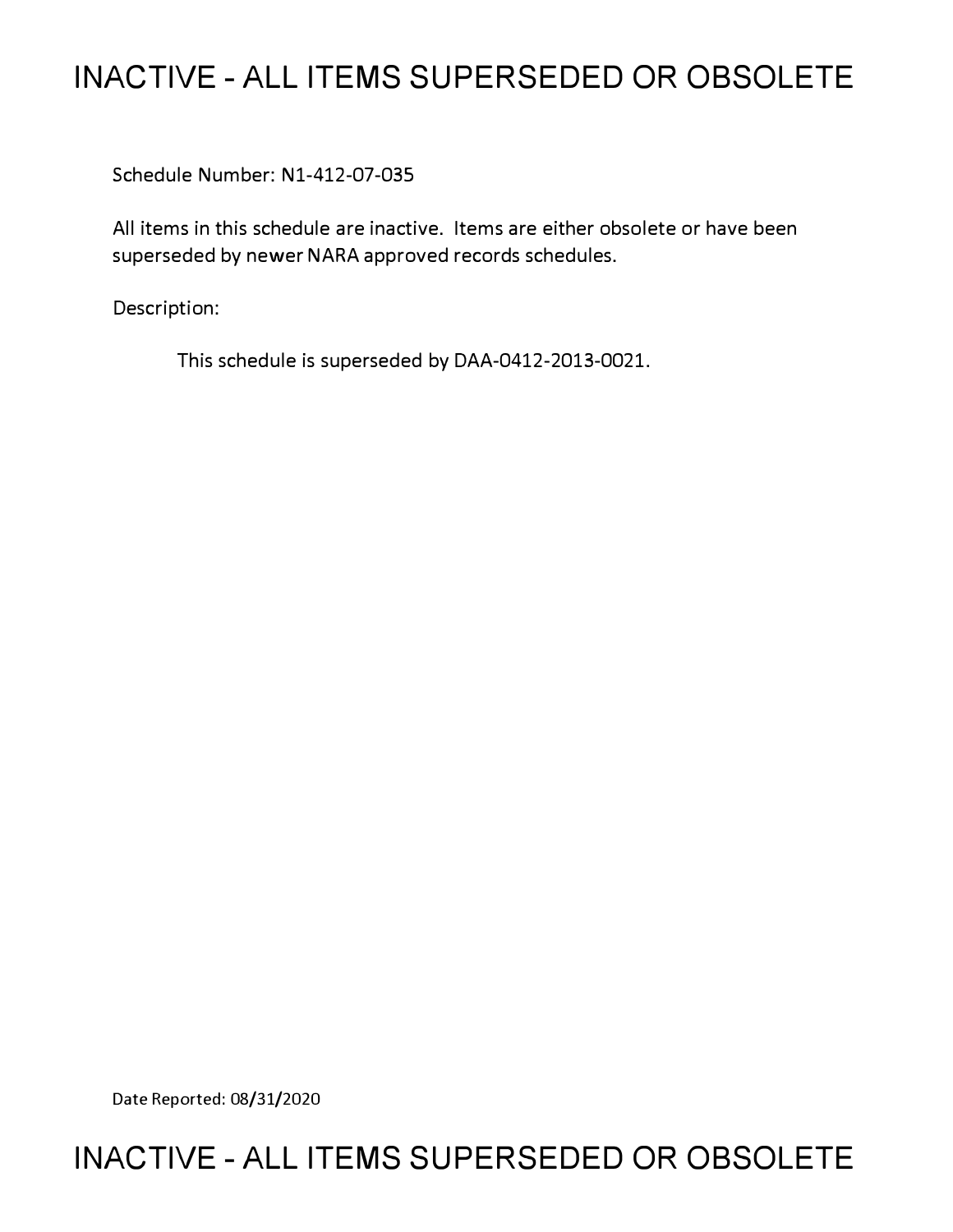|                                                                                                                                                                                                                                                                                                                                                                                                                                                                                                                           |                                                 |                                       | $\mathcal{P} \rightarrow$         |             |                                                                                                                                                                                                                                         |                                |  |
|---------------------------------------------------------------------------------------------------------------------------------------------------------------------------------------------------------------------------------------------------------------------------------------------------------------------------------------------------------------------------------------------------------------------------------------------------------------------------------------------------------------------------|-------------------------------------------------|---------------------------------------|-----------------------------------|-------------|-----------------------------------------------------------------------------------------------------------------------------------------------------------------------------------------------------------------------------------------|--------------------------------|--|
|                                                                                                                                                                                                                                                                                                                                                                                                                                                                                                                           |                                                 |                                       |                                   |             |                                                                                                                                                                                                                                         |                                |  |
| <b>REQUEST FOR RECORDS DISPOSITION AUTHORITY</b>                                                                                                                                                                                                                                                                                                                                                                                                                                                                          |                                                 |                                       |                                   |             | <b>JOB NUMBER</b><br>$N1 - 412 - 07 - 35$                                                                                                                                                                                               |                                |  |
| To: NATIONAL ARCHIVES and RECORDS ADMINISTRATION (NIR)<br>WASHINGTON, DC 20408                                                                                                                                                                                                                                                                                                                                                                                                                                            |                                                 |                                       |                                   |             | <b>DATE RECEIVED</b>                                                                                                                                                                                                                    |                                |  |
|                                                                                                                                                                                                                                                                                                                                                                                                                                                                                                                           |                                                 |                                       |                                   |             | $1 - 9 - 2007$                                                                                                                                                                                                                          |                                |  |
| 1. FROM (Agency or establishment)                                                                                                                                                                                                                                                                                                                                                                                                                                                                                         |                                                 |                                       |                                   |             | <b>NOTIFICATION TO AGENCY</b>                                                                                                                                                                                                           |                                |  |
| U.S. Environmental Protection Agency                                                                                                                                                                                                                                                                                                                                                                                                                                                                                      |                                                 |                                       |                                   |             |                                                                                                                                                                                                                                         |                                |  |
| 2. MAJOR SUBDIVISION                                                                                                                                                                                                                                                                                                                                                                                                                                                                                                      |                                                 |                                       |                                   |             | In accordance with the provisions of 44 U.S.C.<br>3303a,<br>the<br>disposition<br>request,<br>including<br>amendments, is approved except for items that may<br>marked Adisposition not approved≅ or<br>be<br>Awithdrawn≅ in column 10. |                                |  |
|                                                                                                                                                                                                                                                                                                                                                                                                                                                                                                                           |                                                 |                                       |                                   |             |                                                                                                                                                                                                                                         |                                |  |
| <b>3. MINOR SUBDIVISION</b>                                                                                                                                                                                                                                                                                                                                                                                                                                                                                               |                                                 |                                       |                                   |             |                                                                                                                                                                                                                                         |                                |  |
|                                                                                                                                                                                                                                                                                                                                                                                                                                                                                                                           |                                                 |                                       |                                   |             |                                                                                                                                                                                                                                         |                                |  |
|                                                                                                                                                                                                                                                                                                                                                                                                                                                                                                                           |                                                 | 4. NAME OF PERSON WITH WHOM TO CONFER | 5. TELEPHONE                      | <b>DATE</b> |                                                                                                                                                                                                                                         | ARCHIVIST OF THE UNITED STATES |  |
| John B. Ellis                                                                                                                                                                                                                                                                                                                                                                                                                                                                                                             |                                                 |                                       | 202-566-1643                      |             | $5$ luloz                                                                                                                                                                                                                               | ALW                            |  |
| <b>6. AGENCY CERTIFICATION</b><br>I hereby certify that I am authorized to act for this agency in matters pertaining to the disposition of its records and that the records<br>proposed for disposal on the attached $\mathcal{L}_{2}$ page(s) are not now needed for the business of this agency or will not be needed after the<br>retention periods specified; and that written concurrence from the General Accounting Office, under the provisions of Title 8 of the<br>GAO manual for Guidance of Federal Agencies, |                                                 |                                       |                                   |             |                                                                                                                                                                                                                                         |                                |  |
| is not required;<br>is attached; or<br>has been requested.                                                                                                                                                                                                                                                                                                                                                                                                                                                                |                                                 |                                       |                                   |             |                                                                                                                                                                                                                                         |                                |  |
| SIGNATURE OF AGENCY REPRESENTATIVE<br><b>DATE</b>                                                                                                                                                                                                                                                                                                                                                                                                                                                                         |                                                 |                                       | <b>TITLE</b>                      |             |                                                                                                                                                                                                                                         |                                |  |
|                                                                                                                                                                                                                                                                                                                                                                                                                                                                                                                           | 12/20/06                                        | John B. Ellis                         | $\mathbb{L}$ $\mathbb{R}$ $\zeta$ |             | <b>Agency Records Officer</b>                                                                                                                                                                                                           |                                |  |
| 7. Item<br>No.                                                                                                                                                                                                                                                                                                                                                                                                                                                                                                            | 8. DESCRIPTION OF ITEM AND PROPOSED DISPOSITION |                                       |                                   |             | <b>10. ACTION TAKEN</b><br>9. GRS OR SUPERSEDED<br>(NARA USE ONLY)<br><b>JOB CITATION</b>                                                                                                                                               |                                |  |

NWML.

|         | <b>Pesticides Facilities Files</b>           | N1-412-94-4/14                                                     |
|---------|----------------------------------------------|--------------------------------------------------------------------|
| 2.      | Pesticides Imports Files                     | N1-412-94-4/15                                                     |
| 3       | Pesticide Producing Establishments Reports   | NC1-412-86-18/8"                                                   |
|         |                                              |                                                                    |
|         |                                              |                                                                    |
|         |                                              |                                                                    |
|         |                                              |                                                                    |
|         | Ager, NWMD, Numw, NR<br>CODIQ                |                                                                    |
| 115-109 | <b><i>UPREVIOUS EDITION NOT</i></b><br>USABL | STANDARD FORM SF 115 (REV. 3-91)<br>Prescribed by NARA 36 CFR 1228 |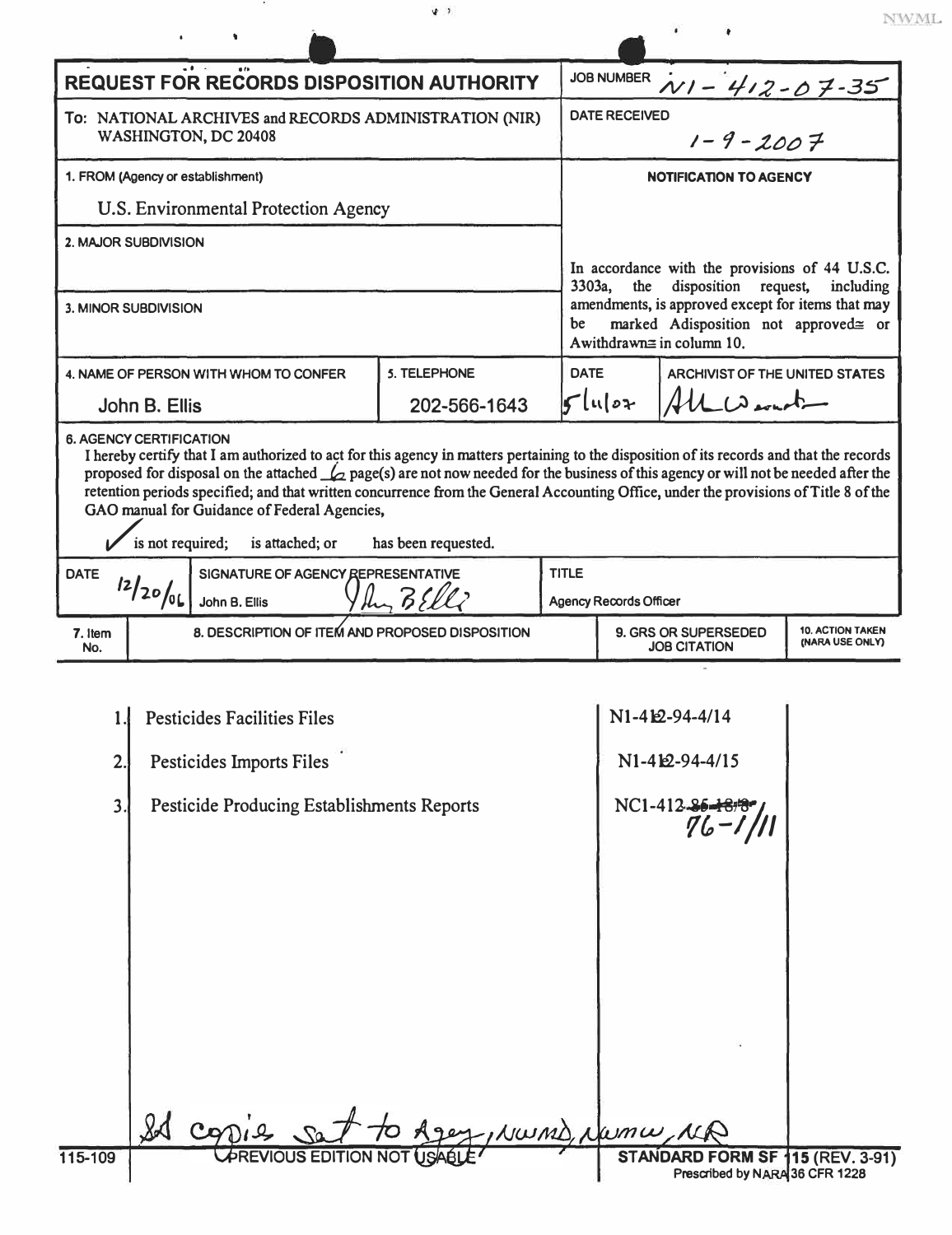

**NWML** 

**This schedule is in development. It may not be used to retire or destroy records. If you have any questions, please contact the Records Help Desk.** 

# **EPA Records Schedule 225**

**Status:** Development, 12/13/2006

**Title:** Pesticides Facilities Files

**Program:** Pesticides

**Applicability:** Regions

**Function:** 108-025-06-01 - Ensure Safe Use of Pesticides

#### **NARA Disposal Authority:**

This schedule authorizes the disposition of the record copy in any media (media neutral). Records designated for permanent retention must be transferred to the National Archives in accordance with NARA standards at the time of transfer.

• Pending

#### **Description:**

Contains docwnents relating to the manufacture, distribution, and application of pesticides products. Includes registration applications, registrations, investigation reports and supporting papers, certification forms, correspondence, and other related records.

#### **Disposition Instructions:**

**Item a:** Record copy

- Disposable
- Close inactive records at end of year. Destroy 10 years after file closure.

#### **Guidance:**

Program offices may retain files in the office if they are likely to become an enforcement or compliance ssue. EPA 207 covers enforcement action files and EPA 211 covers compliance files. See EPA 226 for besticides imports.

Records containing sensitive information must be shredded or otherwise definitively destroyed to protect confidentialitye.

Specific legal citations include:

- Federal Insecticide, Fungicide, and Rodenticide Act, as amended, Section 12
- 40 CFR Parts 167, 171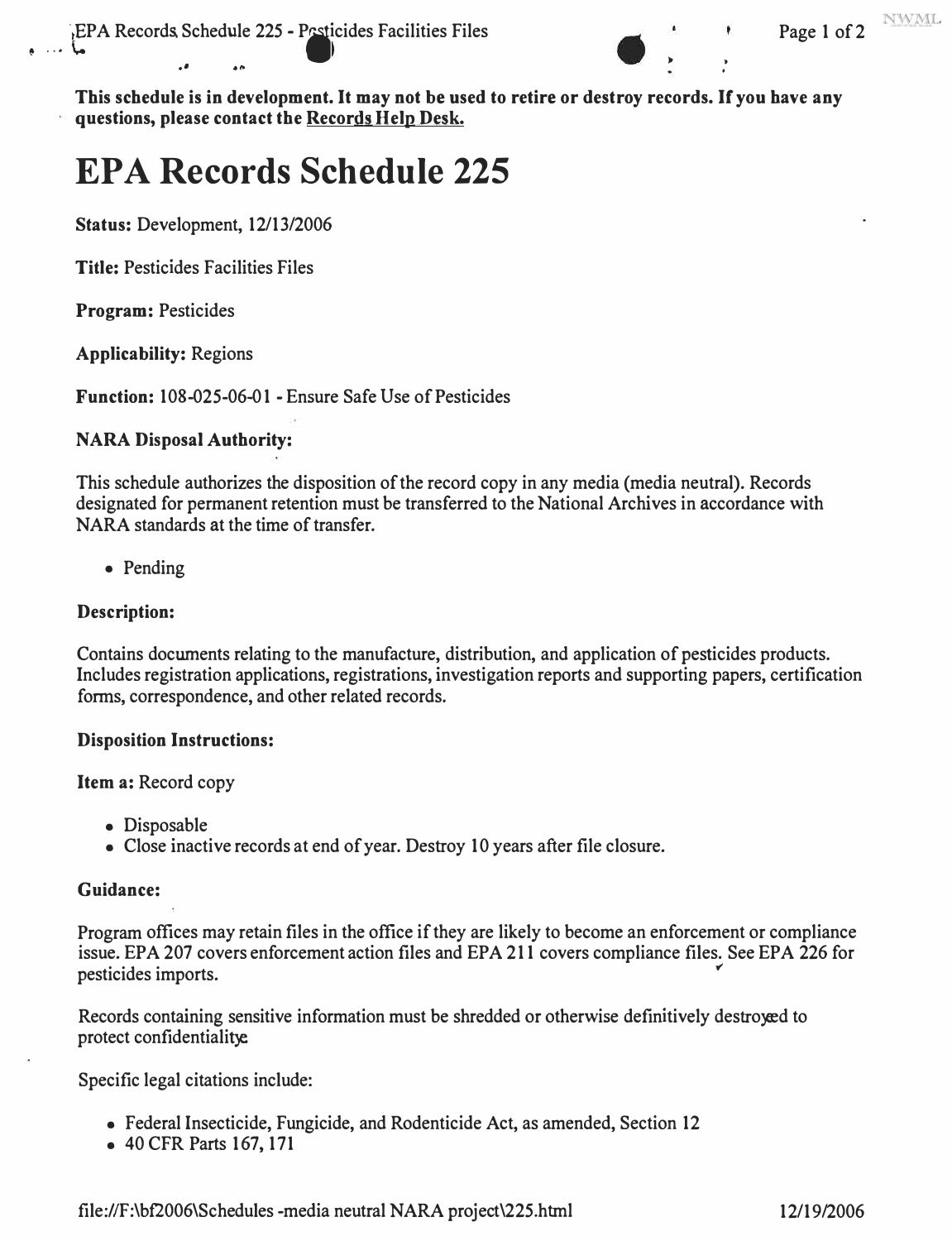

The disposition instructions have been rewritten as media neutral to allow for maintaining the record copy in EP A's electronic recordkeeping system. The retention is unchanged.

Item b for electronic copies created with word processing and electronic mail applications deleted 08/18/2006 pursuant to NARA Bulletin 2006-04.

#### **Custodians:**

Multiple units

**Related Schedules:** 

EPA 207, EPA 211, EPA 226

#### **Previous NARA Disposal Authority:**

NCI-412-76-1/11/10 and 13, NCl-412-85-18/7 and 10, Nl-412-94-4/14

**Entry:** 08/13/1992

**EPA Approval:** Pending

**NARA Approval:** Pending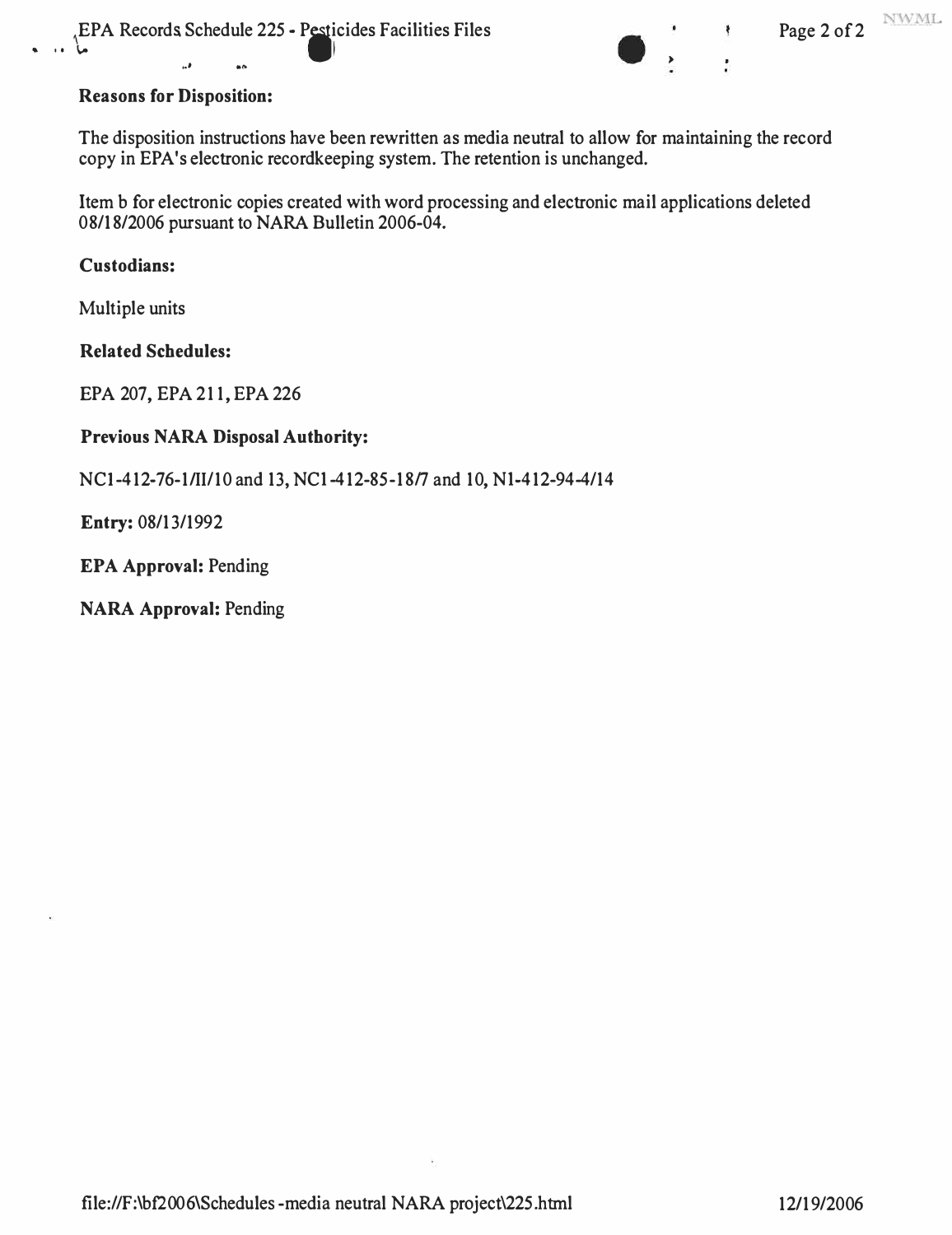

NWML

**This schedule is in development. It may not be used to retire or destroy records. If you have any questions, please contact the Records Hein Desk.** 

# **EPA Records Schedule 226**

**Status:** Development, 12/13/2006

,., fl,(),

**Title:** Pesticides Imports Files

**Program:** Pesticides

**Applicability:** Regions

**Function:** 108-025 -06-01 - Ensure Safe Use of Pesticides

#### **NARA Disposal Authority:**

This schedule authorizes the disposition of the record copy in any media (media neutral). Records designated for permanent retention must be transferred to the National Archives in accordance with NARA standards at the time of transfer.

• Pending

#### **Description:**

Contains records on source and destination of pesticides imports into the United States. Documents include Notices of Arrival of Pesticides and Services (EPA form 3540-1) and attached registration label of product.

#### **Disposition Instructions:**

**Item a:** Record copy

- Disposable
- Close inactive records at end of year. Destroy *5* years after file closure.

#### **Guidance:**

Pesticides Facilities Files are scheduled as EPA 225e.

Specific legal citations include:

• Federal Insecticide, Fungicide, and Rodenticide Act, as amended, Section 17

#### **Reasons for Disposition:**

The disposition instructions have been rewritten as media neutral to allow for maintaining the record copy in EPA's electronic recordkeeping system. The retention is unchanged.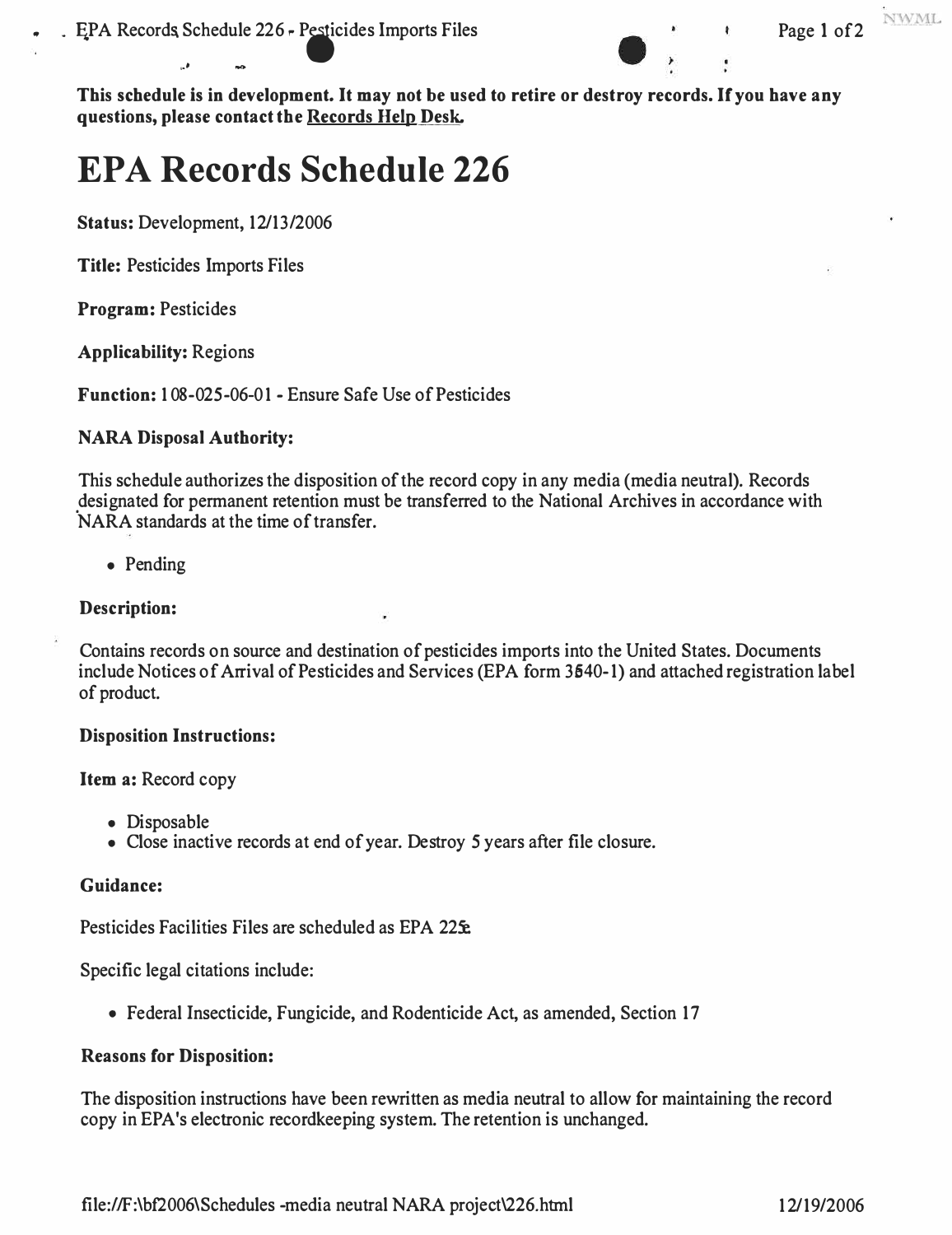. EPA Records Schedule 226 - Pesticides Imports Files Page 2 of 2

Item b for electronic copies created with word processing and electronic mail applications deleted 08/18/2006 pursuant to NARA Bulletin 2006-04.

#### **Custodians:**

Multiple units

#### **Related Schedules:**

·'

EPA225

#### **Previous NARA Disposal Authority:**

 $\sim$ 

Nl-412-94-4/15

**Entry:** 08/18/1992

#### **EPA Approval:** Pending

**NARA Approval:** Pending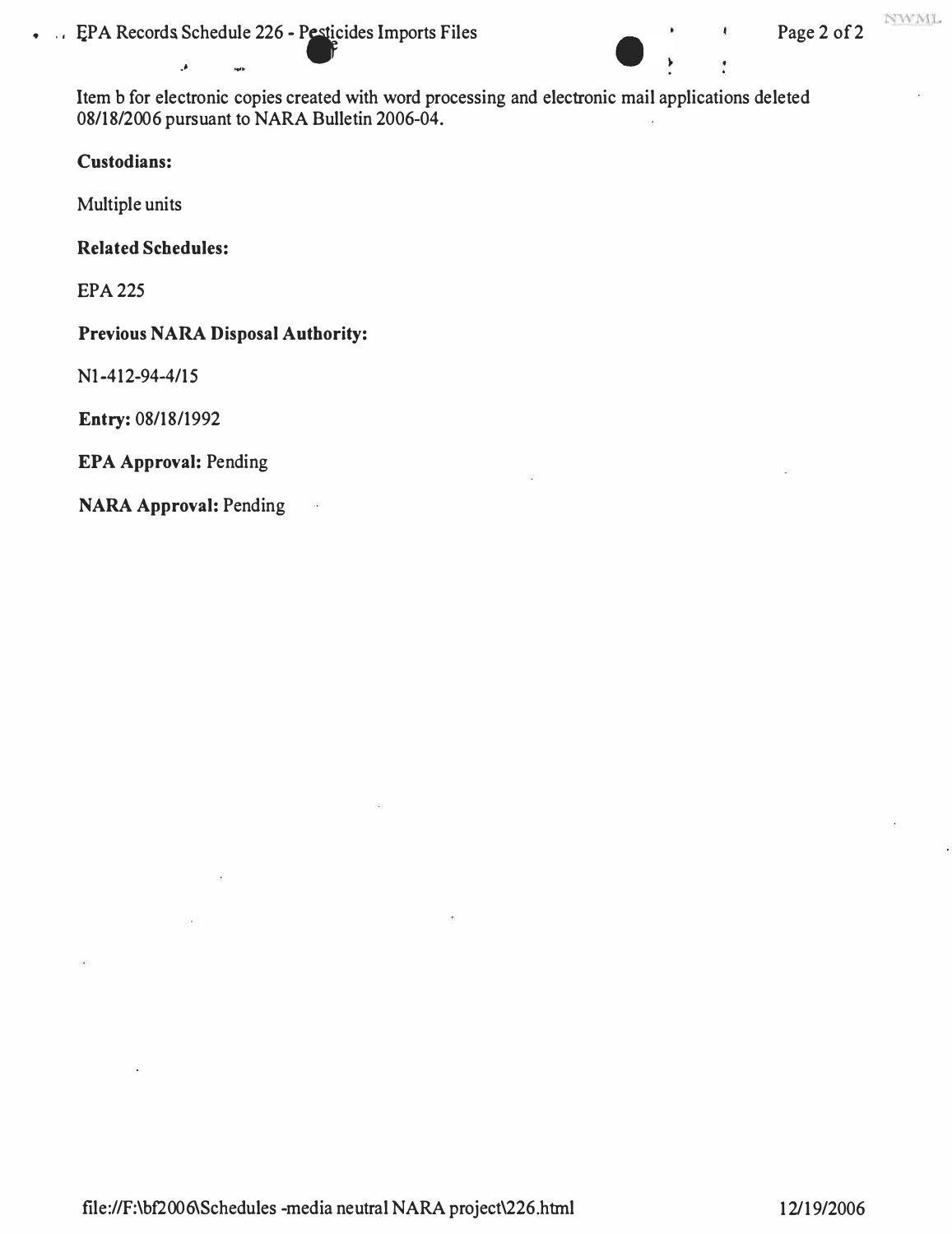•. EPA Records Schedule 277 - Pesticide Producing Establishments Reports **... Page 1 of 2** 

**NWML** 

**This schedule is in development. It may not be used to retire or destroy records. If you have any questions, please contact the Records Hein Des�** 

## **EPA Records Schedule 277**

**Status: Development, 12/13/2006** 

.- .....

**Title: Pesticide Producing Establishments Reports** 

**Program: Pesticides** 

**Applicability: Regions** 

**Function: 108-025-06-0 1 - Ensure Safe Use of Pesticides** 

#### **NARA Disposal Authority:**

**• Pending**

#### **Description:**

**Consists of reports showing pesticide establishments data transferred from producers' annual reports. Reports show data concerning the kind and amount of pesticides being manufactured by the**  establishments, pursuant to requirements of FIFRA. The reports are output from the Section Seven **Tracking System.** 

#### **Disposition Instructions:**

**Item a: Record copy** 

- **Disposable**
- **Close inactive records when superseded. Destroy 1 year after file closure or when no longer needed.**

#### **Guidance:**

**The Section Seven Tracking System is scheduled as EPA 264.** 

**Records containing sensitive information must be shredded or otherwise definitively destroyed to protect confidentiality.** 

#### **Reasons for Disposition:**

**The disposition instructions have been rewritten as media neutral to allow for maintaining the record**  copy in EPA's electronic recordkeeping system. The retention is unchanged. The schedule title has been **modified.** 

#### **Custodians:**